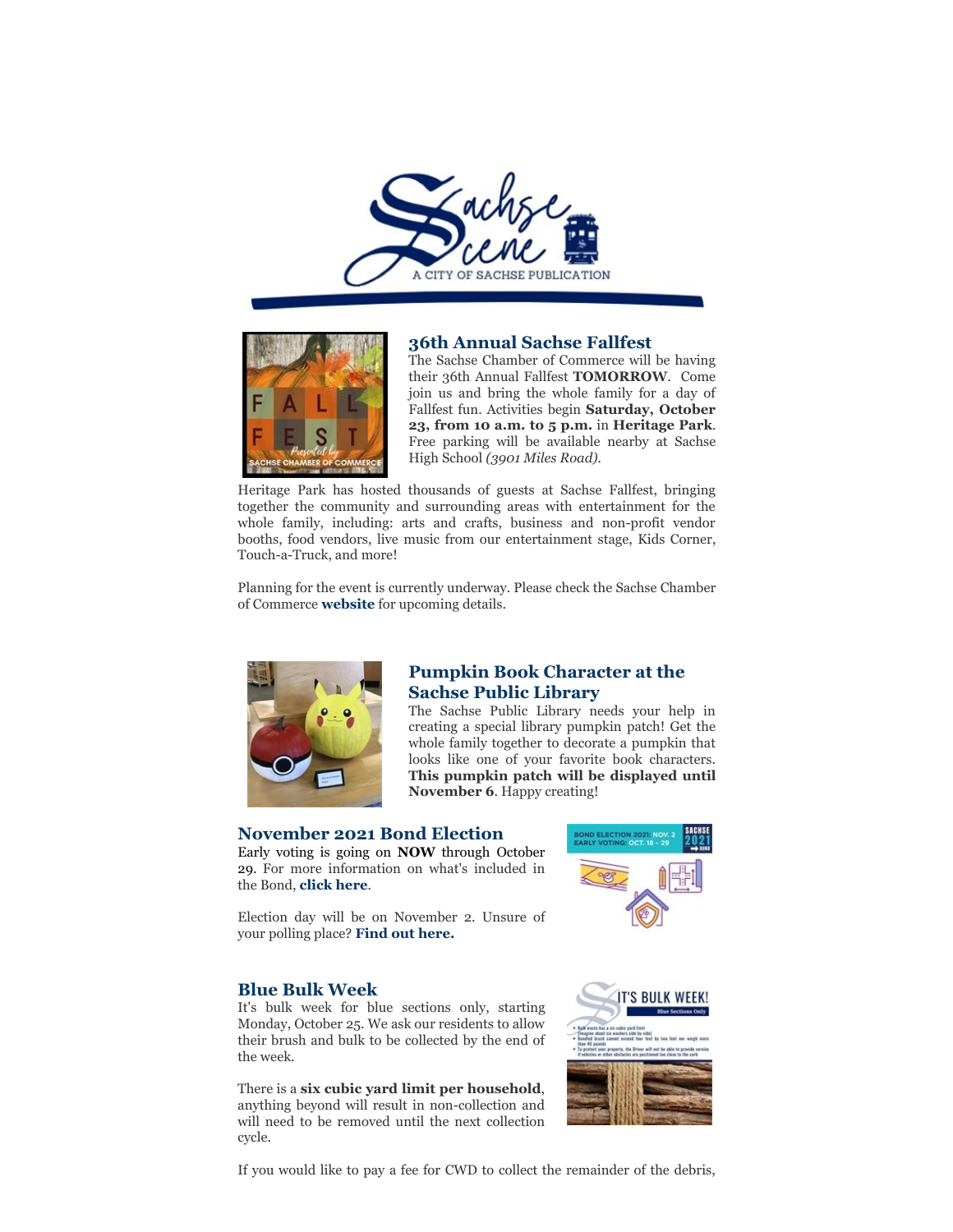you may call 972-392-9300 and set-up a special pick-up. If you are unsure if you are in a yellow or blue section, follow the link to find out!



# **Furr-Friends Available for Adoption**

Happy Friday Sachse Shelter friends! There are plenty of big sweet and loveable dogs waiting for furr-ever homes at the Sachse Animal Shelter.

**The Shelter is at capacity and is currently not accepting dogs for surrender**. Go by and pick-up a new furr-friend (or two!).

#### **Halloween Crafts**

Join the Sachse Public Library next week for some fun Halloween crafts! They will be making monsters on **Tuesday, October 26,** and ghostly windsocks **Thursday, October 28**, both starting at 4:30 p.m. There may be other craft surprises, so stay tuned!

# **City Council Meeting Recap**



# **Discover Your Bulk & Brush Collection Day**

The City has new times to set out your bulk trash and brush collection. Bulk trash needs to be placed out no earlier than 48 hours prior to your scheduled collection day. What about brush? It goes out on the Saturday prior to your collection day.

#### **Please Note: no more than 6 cubic yards of brush/bulk are allowed to be out on the curb at one time.**

Not sure about your collection day? Check the interactive map on our bulk trash webpage: www.cityofsachse.com/bulktrash. You'll find information about what is considered bulk trash and the items included in brush.